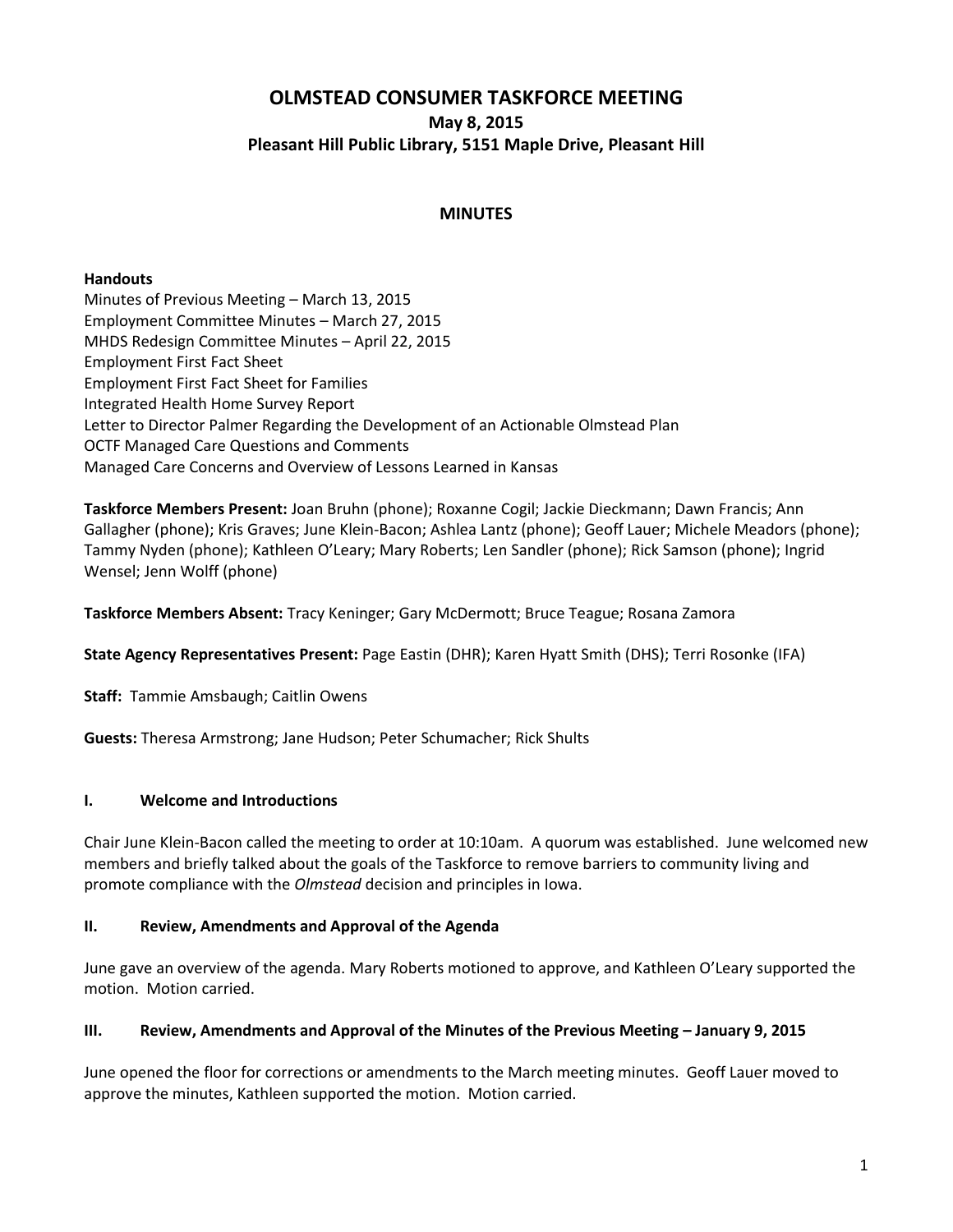#### **IV. Executive Committee Report**

#### A. Work of the Taskforce

Geoff gave an overview of the work of the Taskforce since the March meeting. He discussed a document he shared on behalf of the Taskforce outlining challenges encountered after the roll-out of managed care in Kansas and some concerns that need to be addressed. Geoff discussed the recently passed Senate Health and Human Services Appropriations Bill which includes language calling for a Managed Care Oversight Committee as well as establishing a Children's Mental Health and Wellbeing Workgroup. Due to limited time the legislative update discussion will be continued in the afternoon.

### B. Olmstead Plan

June gave a brief overview of the Olmstead Plan. The Plan is dated 2011-2015; the initial 18-month action agenda expired in June 2012. States that do not have actionable plans can be more vulnerable to *Olmstead* related litigation and Department of Justice investigations. She reported that in a meeting earlier in the week Rick Shults indicated support for the need of updating the plan and making it actionable. Geoff added that what exists now is more of a DHS plan, and a state plan that engages all agencies is necessary. He also reported that he has had conversations with staff of the governor and the Older Iowan Legislature about the need to reauthorize Executive Order 27, and while the governor's office is open to the discussion, it is a matter better left until after the conclusion of the legislative session.

# C. Managed Care

June provided some updates on managed care since the March meeting. Four amended RFPs have been published, two involving the "scope of work" and two involving the capitation rate data book. The deadline for managed care organizations (MCOs) to submit bids was extended from May  $8^{th}$  to May 19<sup>th</sup>. DHS plans to move forward with concurrent 1915(b) and 1915(c) waiver authority to get approval for the state's managed care contract. This means a new 1915(b) waiver application will be submitted to include physical health, behavioral health and long-term care services in the Medicaid managed care program. In addition, existing Section 1115 Demonstration waivers (Iowa Wellness Plan and Family Planning) will be amended to move service delivery to MCOs. The seven 1915(c) home and community-based services waivers will also be amended to move service delivery to MCOs. CMS requires states give public notice of these waivers before they are submitted. The application and amendments will be posted on the website by the end of June 2015, and likely submitted to CMS by the end of summer.

June reminded the group that questions and comments regarding managed care were compiled at the March meeting and submitted to IME. Caitlin added that two "Frequently Asked Question" documents have been published, as well as several "Answers to Bidders Questions" updates, but it does not appear that the questions submitted by the Taskforce were addressed. This was mentioned to Theresa Armstrong and Rick Shults in anticipation of this meeting.

#### **V. Transportation Committee Report**

#### A. Refueling Assistance

Gary McDermott was unable to attend the meeting but provided Dawn Francis with some information to share. She shared that SF 396, the Refueling Assistance Bill that Gary has worked very hard on, is currently in front of Ways and Means and he requests people submit comments in support of the bill.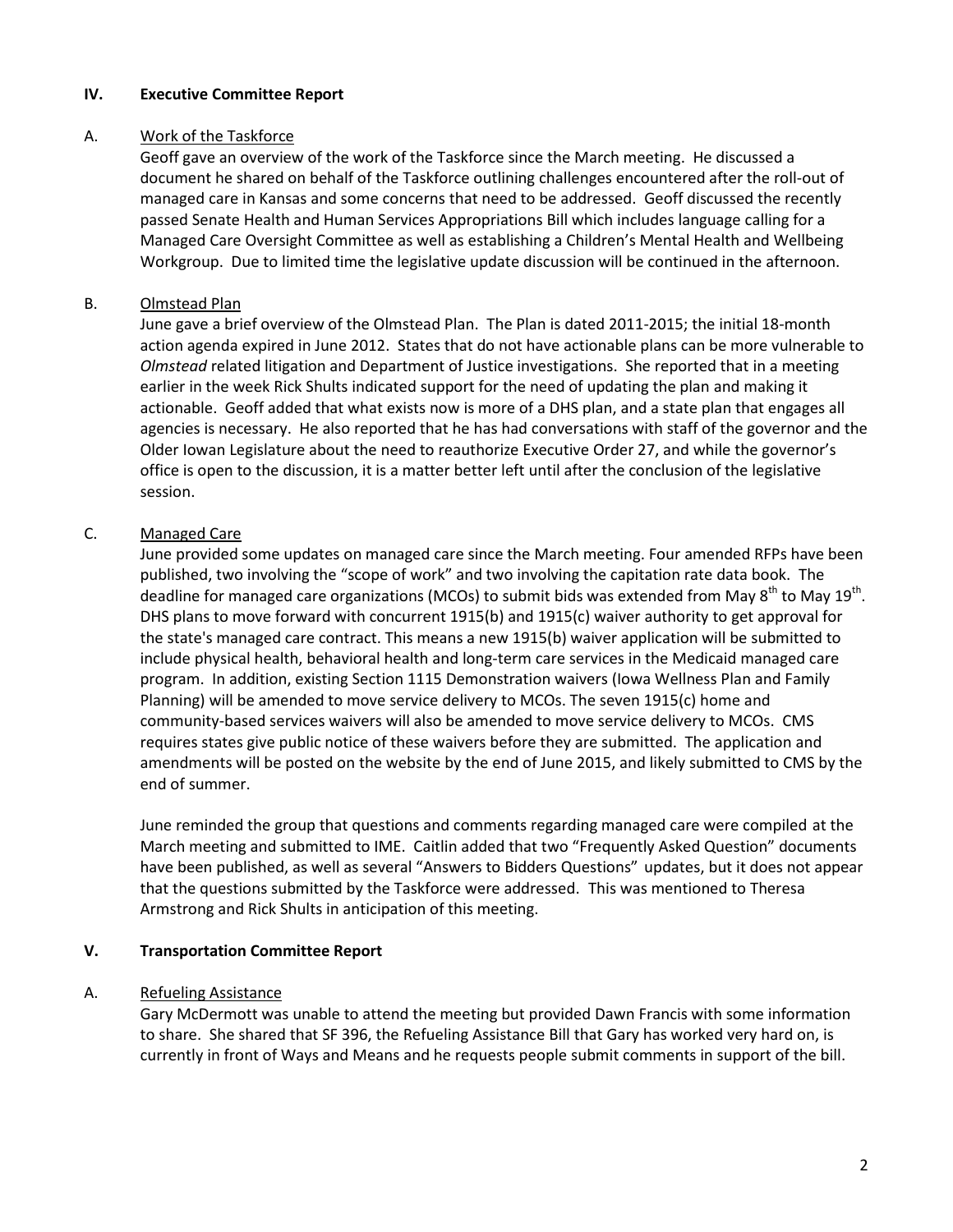### B. NEMT

Dawn said Gary suggests the Taskforce update and resubmit concerns regarding IME's application to CMS to continue waiving non-emergency medical transportation (NEMT) services for Iowa Health and Wellness Plan beneficiaries.

Caitlin provided more background on the NEMT waiver. A key piece of the compromise in passing Medicaid Expansion legislation was that the coverage would look more like a commercial benefit than traditional Medicaid, thus IHAWP benefits are less extensive than State Plan Medicaid benefits, and NEMT was one of the excluded services. In order to exclude or "waive" this service Iowa had to get permission from CMS. CMS proposed in order to demonstrate NEMT services were not needed for IHAWP beneficiaries, survey responses on difficulties with transportation for IHAWP members be compared to the survey responses of persons who have access to NEMT services through State Plan Medicaid, and if there were no statistically significant differences in the two groups that would be sufficient evidence. In December CMS indicated concerns with the initial data collected and extended Iowa's waiver through July 2015 pending results of additional data collected. The Taskforce submitted comments urging CMS not to approve the waiver request last October. Iowa is now seeking to extend the waiver through the rest of the IHAWP demonstration period.

Dawn asked whether DHS technically has a choice about offering NEMT services at this point if it was part of a compromise between legislators. Caitlin said she didn't think the legislation specifically excluded NEMT, but she would look into it for more information.

#### **VI. Olmstead Plan Discussion- Rick Shults and Theresa Armstrong**

Rick Shults, MHDS Division Administrator, joined the meeting and shared that DHS Director Palmer was unable to attend. He started with a legislative update stating that currently the critical issue is appropriations. The Senate passed their Human Services Appropriations Bill, which includes DHS as well as several other agencies. It will now move to the House, who will put their ideas into the bill and hopefully act upon it early next week. Once the House passes their version the formal reconciliation between the House and Senate will begin. He said the bill in its current form is likely to change substantially and the key time will be when the two chambers come together to work out differences between bills.

#### A. Development of an Actionable Olmstead Plan

Rick started by saying it is clear that it is time to update Iowa's Olmstead Plan. He said he envisions several steps needing to occur. An initial step will be considering all of the guidance that has come out about what should go into an Olmstead Plan, including that which has come out since the development of the 2011 plan. The second piece is working with the Taskforce and other advocacy groups to make sure that input is collected from stakeholders. He said it is important to consider how to engage the broad participation of the state and DHS would take responsibility for engaging the necessary state agencies and bringing key people together. Rick noted that the environment at the local, state, and federal level is significantly different now than it was when the initial plan was developed and pointed to the opportunities made available by Mental Health Redesign, Medicaid Expansion, the growth and development of mental health services, and the HCBS Settings Rule. He said the Settings Rule in particular is a big piece, and it will be important to ensure the Olmstead and HCBS Transition Plans are complimentary to one another. He said with regard to engaging other state agencies, DHS would take responsibility for making contacts and bringing key people together.

Rick said he would hope to chart a course for the development of the Plan in partnership with the Taskforce, and whether that means the group as a whole or through a workgroup is up to the Taskforce.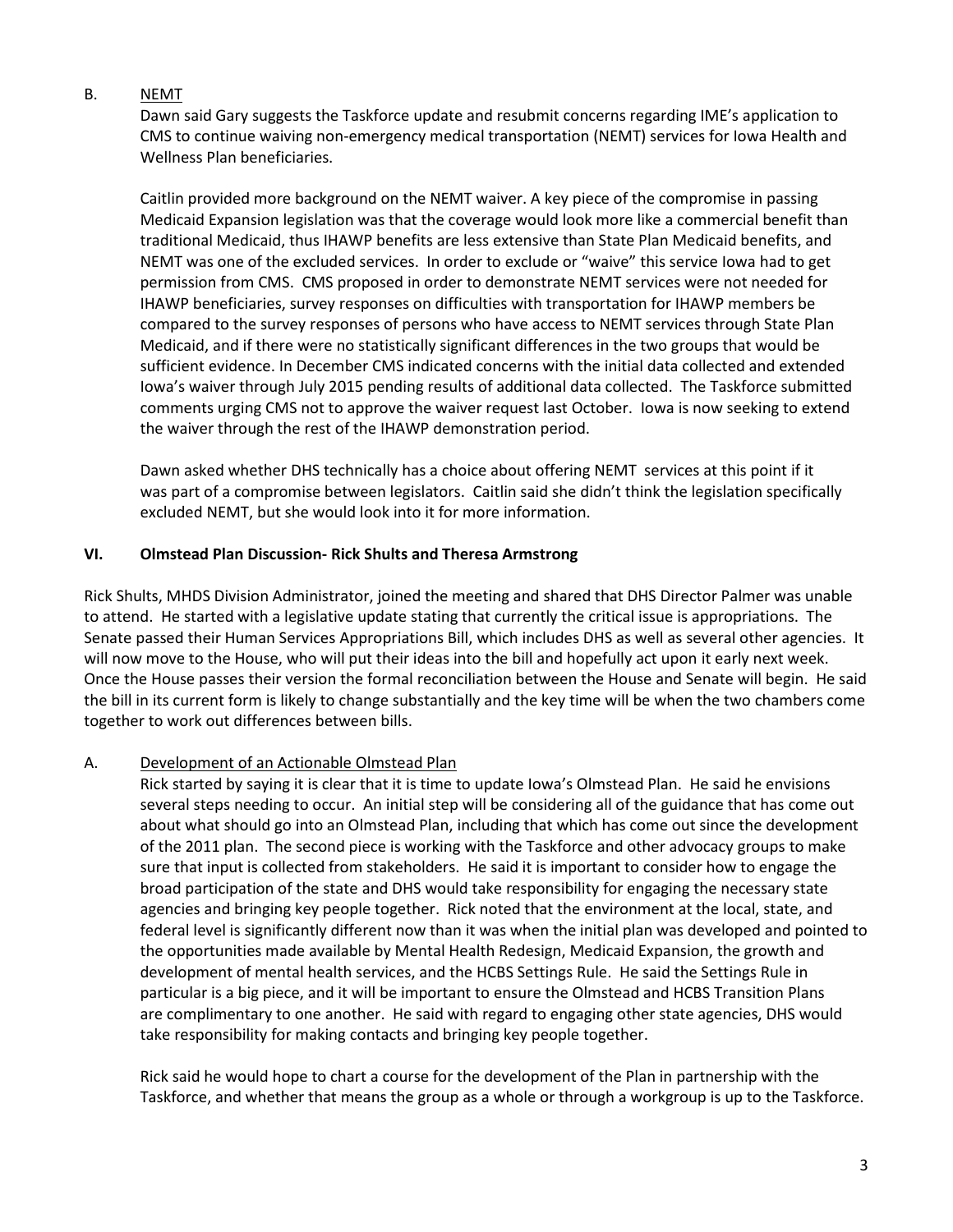Dawn suggested the formation of a workgroup that is specific to the Olmstead Plan. Kris Graves agreed. June asked for individuals interested in participating to let her know.

Geoff asked how the plan will be made actionable. Rick said it will be necessary to weigh guidance on what to include while also keeping in mind that some of that guidance isn't consistent with how state's actually operate. He said it is important to remember that the Legislature appropriates funds and neither the plan nor DHS can dictate that process. It will need to be discussed in the planning process how to balance that and a serious commitment to the movement on *Olmstead* compliance.

### B. Olmstead Related Employment Concerns

Ashlea Lantz shared that the Taskforce is concerned about the delay in implementing the recommendations of the Employment Services Redesign Workgroup meant to rebalance Iowa's employment services in order to offer more competitive, community-based options. The current rates and definitions make it nearly impossible for providers to offer integrated employment services, which in turn creates an over-reliance on facility-based services. The current Olmstead Plan calls for "establishing the leadership, necessary partnerships, and infrastructure for a service system that can expand the opportunities for competitive employment. " She said while Iowa is making progress on establishing leadership and partnerships, it is failing when it comes to the much needed infrastructure. She said with the implementation of managed care coming, failure to move ahead with the new rates and definitions would have the effect of freezing both current rates and Iowa's progress on *Olmstead* compliance.

Ashlea asked if DHS is planning on involving the workgroup in implementation of the recommendations around employment rules and definitions. Rick said yes, the plan is to involve the workgroup. Ashlea asked when he anticipates bringing the workgroup back together. Rick said the reality currently is a significant budget challenge which they are trying hard to resolve. He said part of the challenge is that the implementation of employment services must be budget neutral and in doing so there is a concern there could be unintended consequences and the potential of adversely affecting services if things move too quickly. He said they are trying to figure out in the budget process how the Medicaid shortfall will be addressed, as it is substantial this fiscal year and will be even larger in the next fiscal year, as well as the extent to which they have to maintain cost neutrality in these new services before moving forward. He said these discussions have been had with key policy makers.

Ashlea asked what a realistic timeline is for the new rates and definitions, adding that providers across the states are anxious and also don't want to move too quickly as they need to build capacity for new services in order to ensure they are sustainable. Rick answered that the rates in particular are tied to the appropriations process and DHS will need to see how the Legislature positions them and the Medicaid program before making those decisions.

June asked if it is accurate that rates will be frozen at too low of a rate if this process does not move quickly enough. Rick said he thinks the rates can be addressed, as there are choices and different directions DHS can go, each one with potentially different impacts. He said those choices will not be known until after the appropriations process, at which point it will be possible to sit down and decide how to proceed.

# C. Legislative Update and Managed Care

Theresa Armstrong shared that the governor recently signed a bill regarding mental health advocates which changes how they are appointed and supervised, and directs DHS to develop rules, including guidance on required qualifications. Another recently signed bill will make it possible sub-acute facilities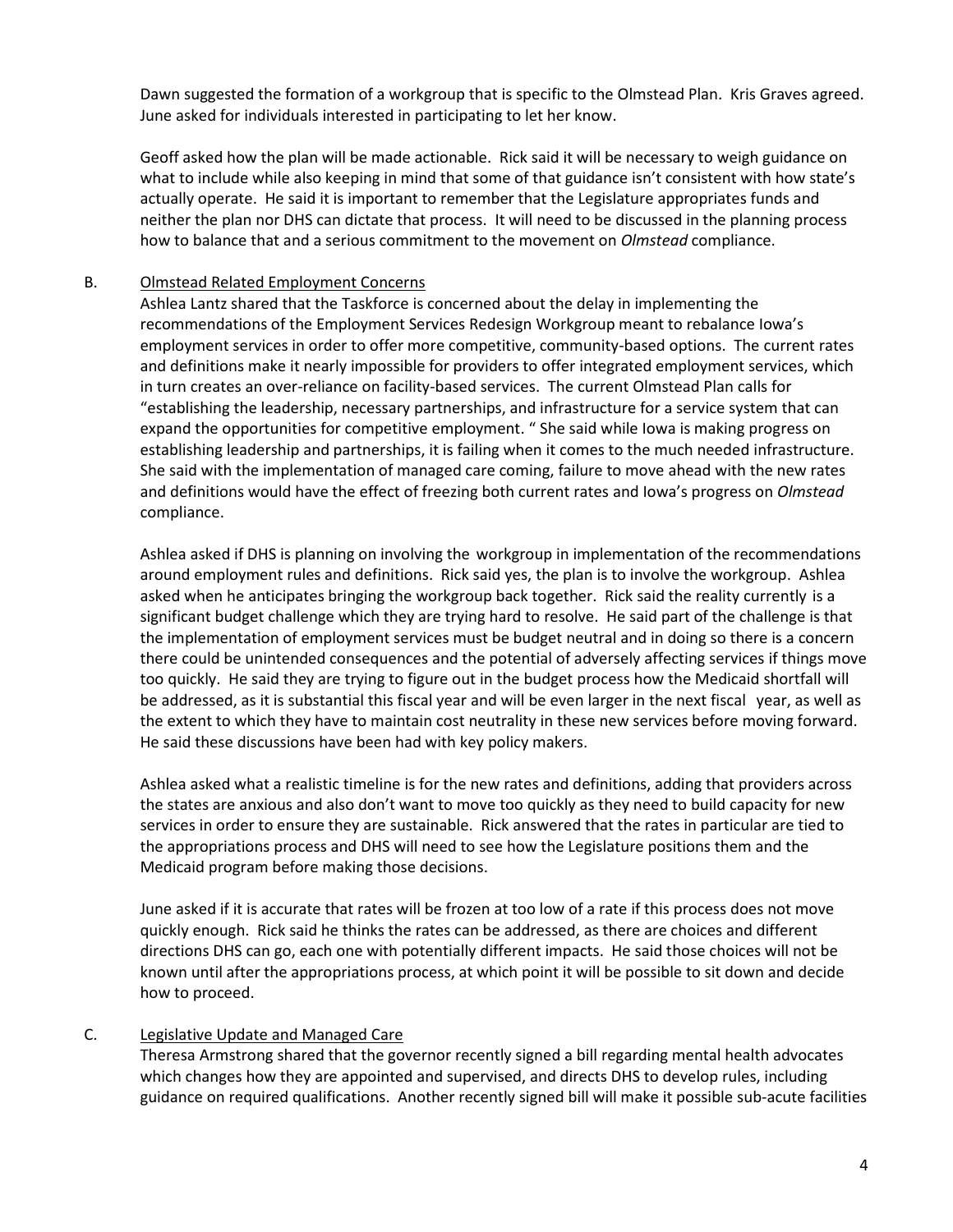to be used for involuntary commitments, and increases the number of sub-acute beds in the state from 50 to 75.

Rick shared that a critical issue for those not on Medicaid involves the MHDS regions. He said the governor's budget contained a recommendation to establish a funding level, how to come up with money for the funding level, and how regions could use their fund balances for now to make up the difference. What came out of the Senate recently was \$4.5 million to go to two regions that are projected to be below their expected fund balance at the end of state fiscal year 2016, with most of that going to Polk County. He said there is also a Senate bill that would allow counties to fund their MHDS region with a county levy in order to meet their needs, but he is not sure where that bill currently stands.

Geoff asked whether the anticipated January 1, 2016 date for the implementation of managed care is still a realistic target. Rick said because the RFP has already built in several phases for the roll-out, some aspects of the managed care program will take a while to be fully implemented, and realistically the magnitude of the change in January 2016 will be less than many seem to fear. Geoff asked whether there is an overview or "cheat sheet" that outlines the various phases of implementation. Rick said that is a good idea and he will share it with his partners at DHS. Other Taskforce members echoed the usefulness in addressing some of the questions and concerns people have about managed care.

Roxanne asked for the status of the questions the Taskforce submitted in March regarding managed care. Rick said he would work with the Taskforce to find the answers to those questions. Roxanne shared two concerns she had which were not included in the document. Her first concern was for individuals who have access to services through waivers, but hold Medicaid as a secondary insurance. She said some families are worried about specialty services and doctors as primary insurance covers the bulk of those insurance bills but Medicaid still covers a very small amount. Secondly she said her family participates in HIPP and receives waiver services, and HIPP is in the excluded category for managed care while waivers are included. She said it is unclear what that will mean for her family. Rick said he would get those questions answered with the rest of the Taskforce questions. He added that there is a misperception that providers can only enroll with one MCO, but that is not the case. They can and frequently do enroll with all of them, just as they do with other types of insurance providers.

# **VII. Legislative Update (continued)**

Roxanne shared an update on prescription drug prior authorization legislation. She said in the last session prior authorization legislation was passed, but the governor vetoed language requiring the authorization of prescription drugs within 72 hours. That language has been put back into an insurance bill which has passed the House and moved to the Senate and cannot be line item vetoed.

Geoff shared information about a bill that would allow Pediatric Medical Institutions for Children (PMICs) to offer stipends to support psychiatric positions in an attempt to address the shortage of such professionals in Iowa. To be eligible PMICs must offer outpatient services and at least 50% of their outpatient clients must be covered by Medicaid. Currently this stipend program is only available at community mental health centers and hospital psychiatric units.

June shared that the Senate's HHS Appropriations Bill establishes the Iowa ABLE Savings Plan Trust program that would allow people with disabilities to establish tax-free savings trusts in which money can be deposited to pay for future disability related expenses without impacting their eligibility for disability benefits. Qualified expenses could include home modification, education, transportation, assistive technology, health services, etc. Federal guidelines have not yet been finalized but are expected to be published this summer.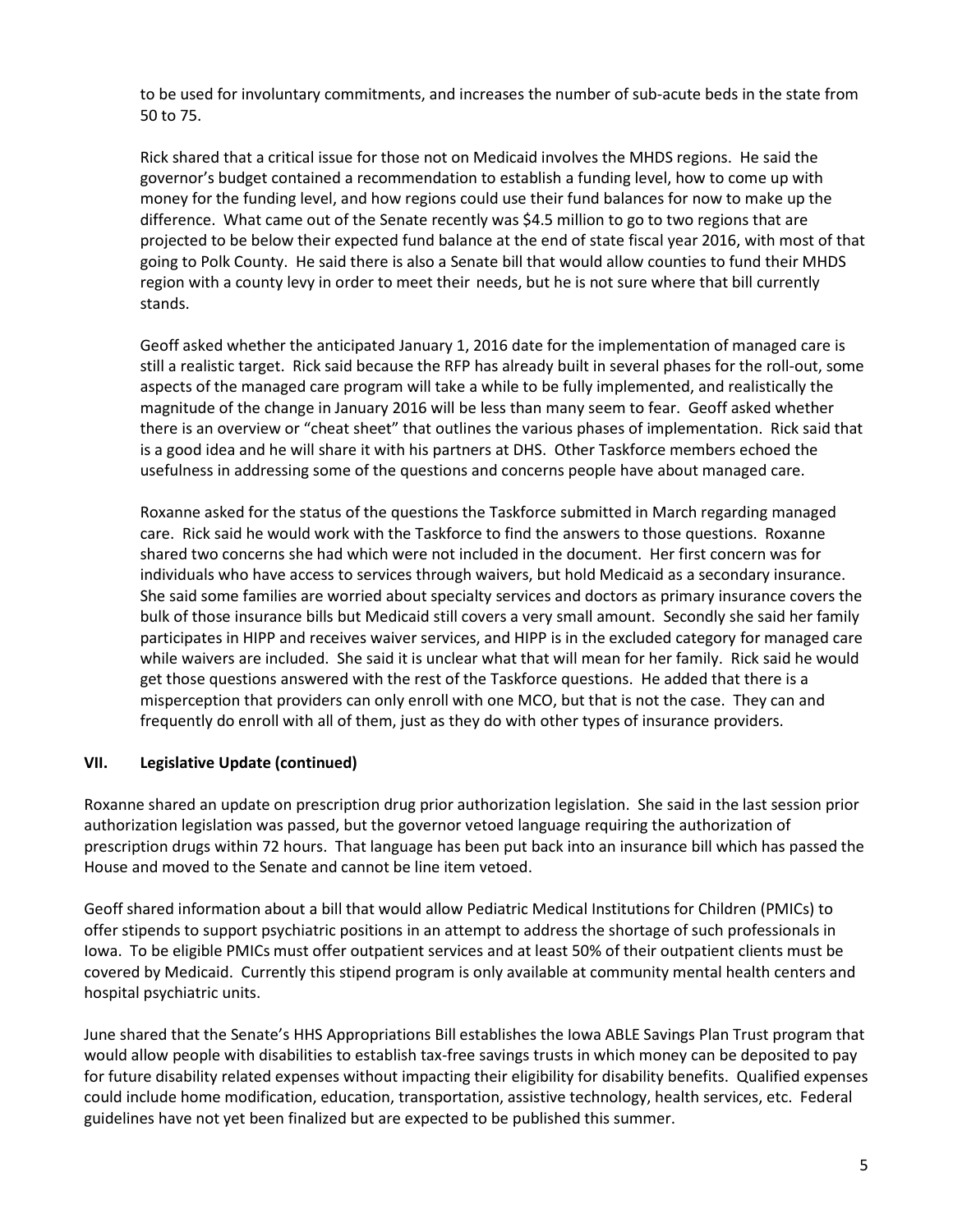### **VIII. MHDS Redesign Committee Report**

#### A. IHH Survey Report

June shared that the report summarizing the findings of the survey of the experiences of consumers and providers with the integrated health homes program (IHH) has been finalized by the MHDS Redesign Committee and is ready to distribute. She said the committee discussed sharing the report with DHS, Magellan, bidding MCOs, and circulating among advocates. Caitlin summarized the report, which included feedback from consumers and providers that communication was lacking before and during the roll-out, a few individuals reporting the challenge of ending their long relationship with their targeted case manager and transitioning to an IHH, and confusion on the benefits of the program. Positive feedback included individuals reporting being connected with resources in their communities. June added that many of the challenges identified parallel concerns around the roll-out of managed care which highlights the need for clear communication and outreach. June asked if anyone had any feedback on the draft sent out with the meeting materials.

Dawn asked if it would be possible to add a simple and clear summary of concerns and major takeaways that would be accessible to a broad audience. Caitlin suggested a simple executive summary could be added to the beginning of the document. Dawn said that would be useful and Geoff seconded.

B. Action Item: Review and endorsement of revised IHH Survey Report. Dawn motioned to endorse and include an accessible executive summary. Rick Samson seconded. Motion carried.

### **IX. Employment Committee Report**

Caitlin provided a short update on behalf of Ashlea who was unable to call-in for the afternoon portion of the meeting. She reported two versions of the Employment First fact sheet were finalized and circulate widely, and that Ashlea has received positive feedback from several people. One fact sheet was written for policy makers and another for families and were included in the meeting materials.

# **X. Discussion of Taskforce Committees**

June opened up a discussion of current Taskforce committees by saying she would like to help members feel more connected to the work of the Taskforce and hear what is or is not working with the current structure. She gave an overview of the committees for new members, and noted that several of the absent Taskforce members are committee chairs so it may be necessary to continue this conversation with the executive committee or at the July meeting. The current committees/ad hoc workgroups are employment, transportation, MHDS redesign, Medicaid, and housing; and the standing committees are nominations and executive. As discussed earlier the Taskforce will be adding an Olmstead Plan workgroup.

Mary asked if it is possible to change committees. June said yes, she would hope people participate in committees that highlight the variety of skills and interests that brought each person to the Taskforce. Roxanne noted that there seems to be a lot of committees and asked if any are lacking in members. Ingrid asked how the committees were identified and whether they are meeting their mission/intent. She said it might be wise for the committees to have less niched topics rather than trying to force the current structure. June acknowledged that managed care has recently diverted attention away from other areas.

June suggested continuing this conversation with the executive committee and broader Taskforce.